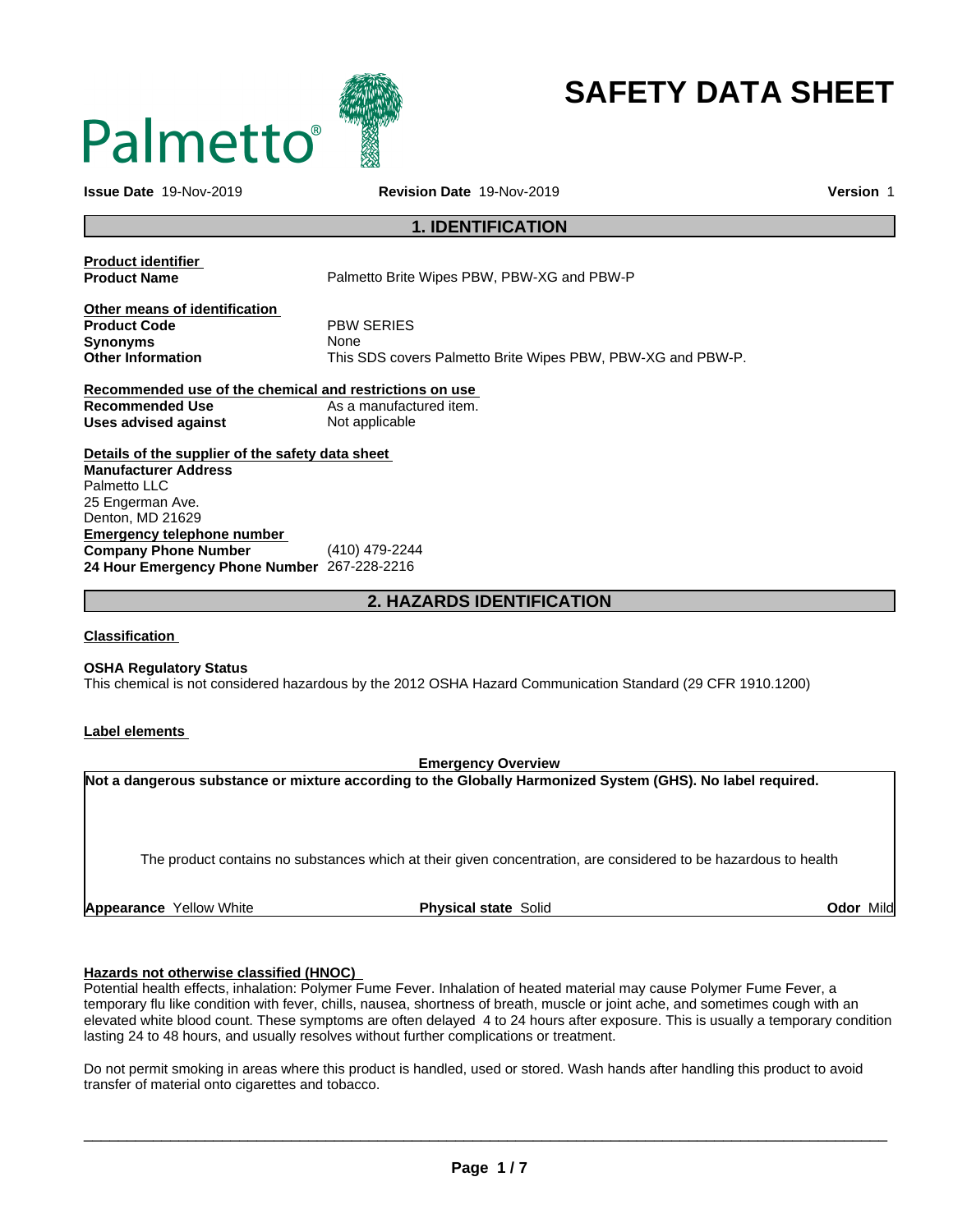### **Other Information**

Not applicable

Unknown acute toxicity 5% of the mixture consists of ingredient(s) of unknown toxicity

### **3. COMPOSITION/INFORMATION ON INGREDIENTS**

### **Substance**

| <b>Chemical Name</b>                                | CAS No.         | Weiaht-%  | <b>Trade Secret</b> |
|-----------------------------------------------------|-----------------|-----------|---------------------|
| Polytetrafluoroethylene                             | $9002 - 84 - 0$ | 1-20      |                     |
| Glass, oxide, chemicals                             | 65997-17-3      | 20-50     |                     |
| Benzene, 1,4-dichloro-, polymer with sodium sulfide | 26125-40-6      | $30 - 60$ |                     |
| 'Na2S)                                              |                 |           |                     |

\*The exact percentage (concentration) of composition has been withheld as a trade secret.

### **4. FIRST AID MEASURES**

# **Description of first aid measures General advice** No hazards which require special first aid measures. **Eye contact Rinse thoroughly with plenty of water, also under the eyelids. If eye irritation persists: Get** medical advice/attention. **Skin contact** Wash hands thoroughly after handling. **Inhalation** Remove to fresh air. **Ingestion** Not an expected route of exposure. **Most important symptoms and effects, both acute and delayed Symptoms** No information available. **Indication of any immediate medical attention and special treatment needed Note to physicians** Treat symptomatically.

### **5. FIRE-FIGHTING MEASURES**

### **Suitable extinguishing media**

Carbon dioxide (CO2). Water. Dry chemical. Foam.

### **Unsuitable extinguishing media** None.

### **Specific hazards arising from the chemical**

Thermal decomposition can lead to release of irritating and toxic gases and vapors.

**Hazardous combustion products**Carbon monoxide. Carbon dioxide (CO2). Carbonyl fluoride. Hydrogen fluoride.

**Explosion data Sensitivity to Mechanical Impact** Not impact sensitive. **Sensitivity to Static Discharge** Not sensitive.

### **Protective equipment and precautions for firefighters**

Use positive pressure self-contained breathing apparatus. Wear full protective gear.

### **6. ACCIDENTAL RELEASE MEASURES**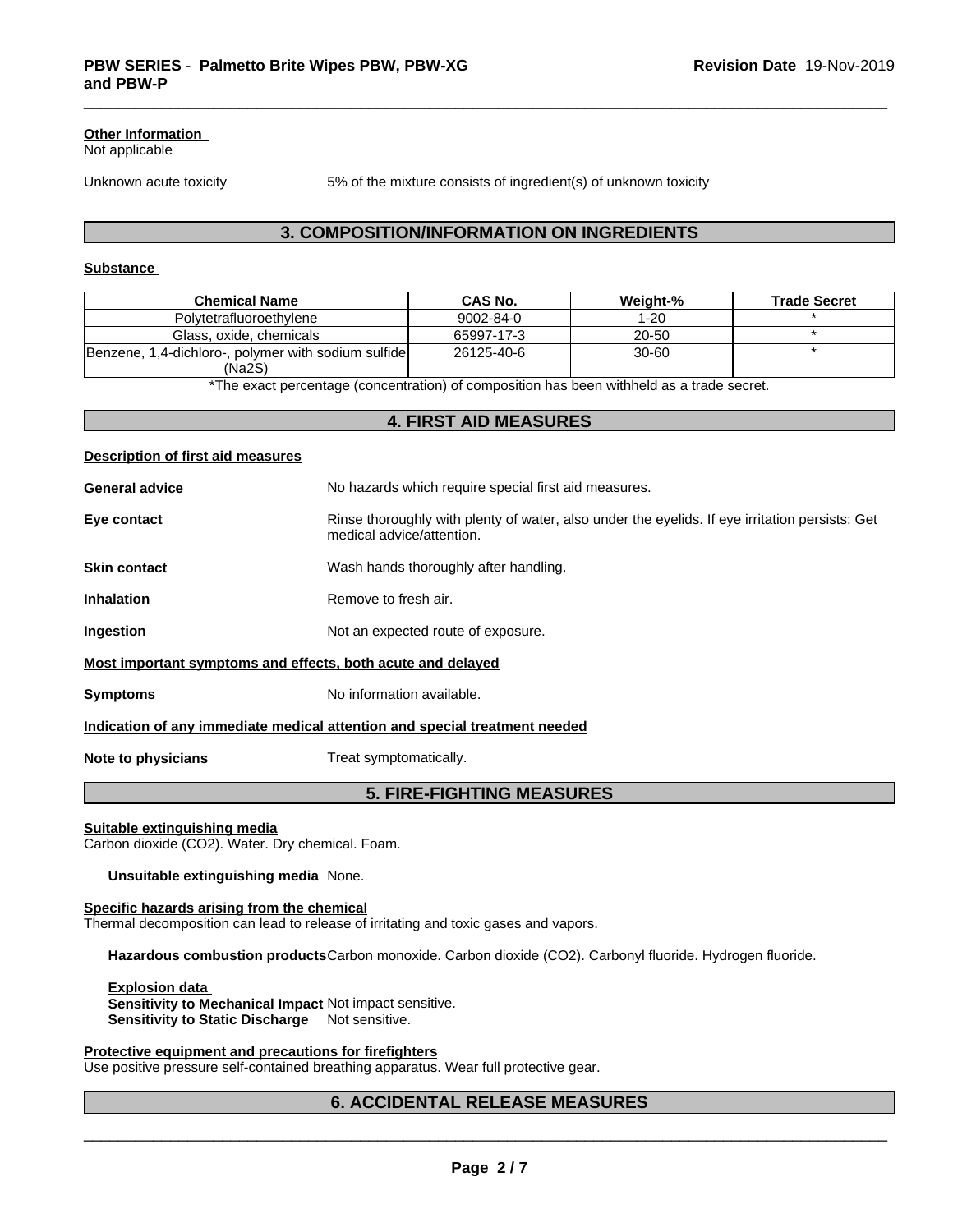|                                                              | Personal precautions, protective equipment and emergency procedures                 |
|--------------------------------------------------------------|-------------------------------------------------------------------------------------|
| <b>Personal precautions</b>                                  | Wash hands thoroughly after handling.                                               |
| <b>Other Information</b>                                     | Thermal decomposition can lead to release of irritating and toxic gases and vapors. |
| <b>Environmental precautions</b>                             |                                                                                     |
| <b>Environmental precautions</b>                             | Should not be released into the environment.                                        |
| Methods and material for containment and cleaning up         |                                                                                     |
| <b>Methods for containment</b>                               | Prevent further leakage or spillage if safe to do so.                               |
| Methods for cleaning up                                      | Collect spillage. Pick up and transfer to properly labeled containers.              |
|                                                              | <b>7. HANDLING AND STORAGE</b>                                                      |
| <b>Precautions for safe handling</b>                         |                                                                                     |
| Advice on safe handling                                      | Wash hands thoroughly after handling. When using do not eat, drink or smoke.        |
| Conditions for safe storage, including any incompatibilities |                                                                                     |
| <b>Storage Conditions</b>                                    | Keep in a dry place in original container.                                          |
| Incompatible materials                                       | None known based on information supplied.                                           |

### **8. EXPOSURE CONTROLS/PERSONAL PROTECTION**

### **Control parameters**

#### **Exposure Guidelines** Exposure limits for this product have not been established. Use local exposure limit for "Particulates Not Otherwise Classified" as a guide for particulate/dust exposure.

| <b>Chemical Name</b>    | <b>ACGIH TLV</b>                               | <b>OSHA PEL</b> | <b>NIOSH IDLH</b> |  |
|-------------------------|------------------------------------------------|-----------------|-------------------|--|
| Glass, oxide, chemicals | TWA: 1 fiber/cm3 respirable fibers:            |                 |                   |  |
| 65997-17-3              | $\left $ length >5 µm, aspect ratio >=3:1, as  |                 |                   |  |
|                         | determined by the membrane filter              |                 |                   |  |
|                         | method at 400-450X magnification               |                 |                   |  |
|                         | [4-mm objective], using                        |                 |                   |  |
|                         | phase-contrast illumination                    |                 |                   |  |
|                         | TWA: 5 mg/m <sup>3</sup> inhalable particulate |                 |                   |  |
|                         | matter                                         |                 |                   |  |

### **Appropriate engineering controls**

| <b>Engineering Controls</b>           | None under normal use conditions.                                                                                                                                           |
|---------------------------------------|-----------------------------------------------------------------------------------------------------------------------------------------------------------------------------|
|                                       | Individual protection measures, such as personal protective equipment                                                                                                       |
| Eye/face protection                   | Wear safety glasses with side shields (or goggles).                                                                                                                         |
| Skin and body protection              | No special technical protective measures are necessary.                                                                                                                     |
| <b>Respiratory protection</b>         | No protective equipment is needed under normal use conditions. If exposure limits are<br>exceeded or irritation is experienced, ventilation and evacuation may be required. |
| <b>General Hygiene Considerations</b> | Handle in accordance with good industrial hygiene and safety practice. Wash hands<br>thoroughly after handling.                                                             |
|                                       |                                                                                                                                                                             |

## **9. PHYSICAL AND CHEMICAL PROPERTIES**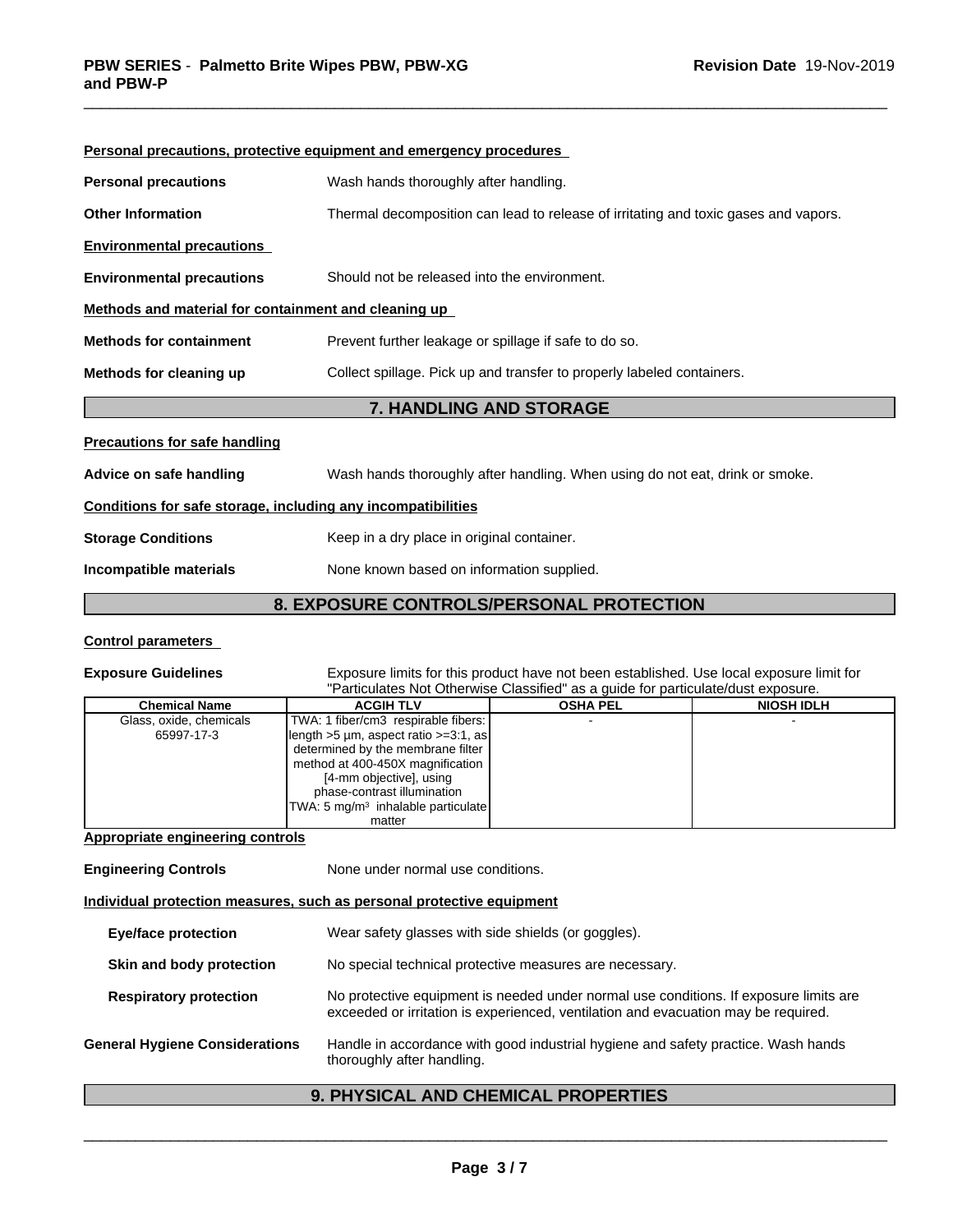### **Information on basic physical and chemical properties**

**Physical state**<br> **Appearance** The Solid Yellow White

**Explosive properties** No information available.<br> **Oxidizing properties** No information available. **Oxidizing properties pH** No information available.<br> **Melting point / freezing point** No information available. **Melting point / freezing point** No information available.<br> **Boiling point / boiling range** No information available. **Boiling point / boiling range Flash point** Does not flash **Evaporation rate** No information available. **Flammability (solid, gas)** No information available. **Flammability Limit in Air Upper flammability limit:** No information available.<br> **Lower flammability limit:** No information available. **Lower flammability limit:**<br>Vapor pressure **Vapor pressure** No information available.<br> **Vapor density** No information available. **Relative density** No information available. **Water solubility Insoluble in water Solubility in other solvents** No information available. **Partition coefficient**<br> **Autoignition temperature**<br>
No information available. **Autoignition temperature** No information available.<br> **Decomposition temperature** No information available. **Decomposition temperature Kinematic viscosity** No information available.<br> **Dynamic viscosity** No information available. **Dynamic viscosity** 

#### **Other Information**

**No information available.** 

**Softening point** No information available. **Molecular weight** No information available. **VOC Content (%)** No information available. **Density** No information available. **Bulk density** No information available.

**Appearance** Yellow White **Odor** Mild **Color Color Color Color No** information available.

### **Property Remarks • Method Property Remarks • Method**

**10. STABILITY AND REACTIVITY**

**Reactivity** No data available

**Chemical stability** Stable.

**Possibility of Hazardous Reactions**

None under normal processing.

**Hazardous polymerization** Hazardous polymerization does not occur.

#### **Conditions to avoid** Extreme heat.

### **Incompatible materials**

None known based on information supplied.

### **Hazardous Decomposition Products**

Thermal decomposition can lead to release of toxic/corrosive gases and vapors. Carbon monoxide. Carbon dioxide (CO2). Carbonyl fluoride. Hydrogen fluoride.

## **11. TOXICOLOGICAL INFORMATION**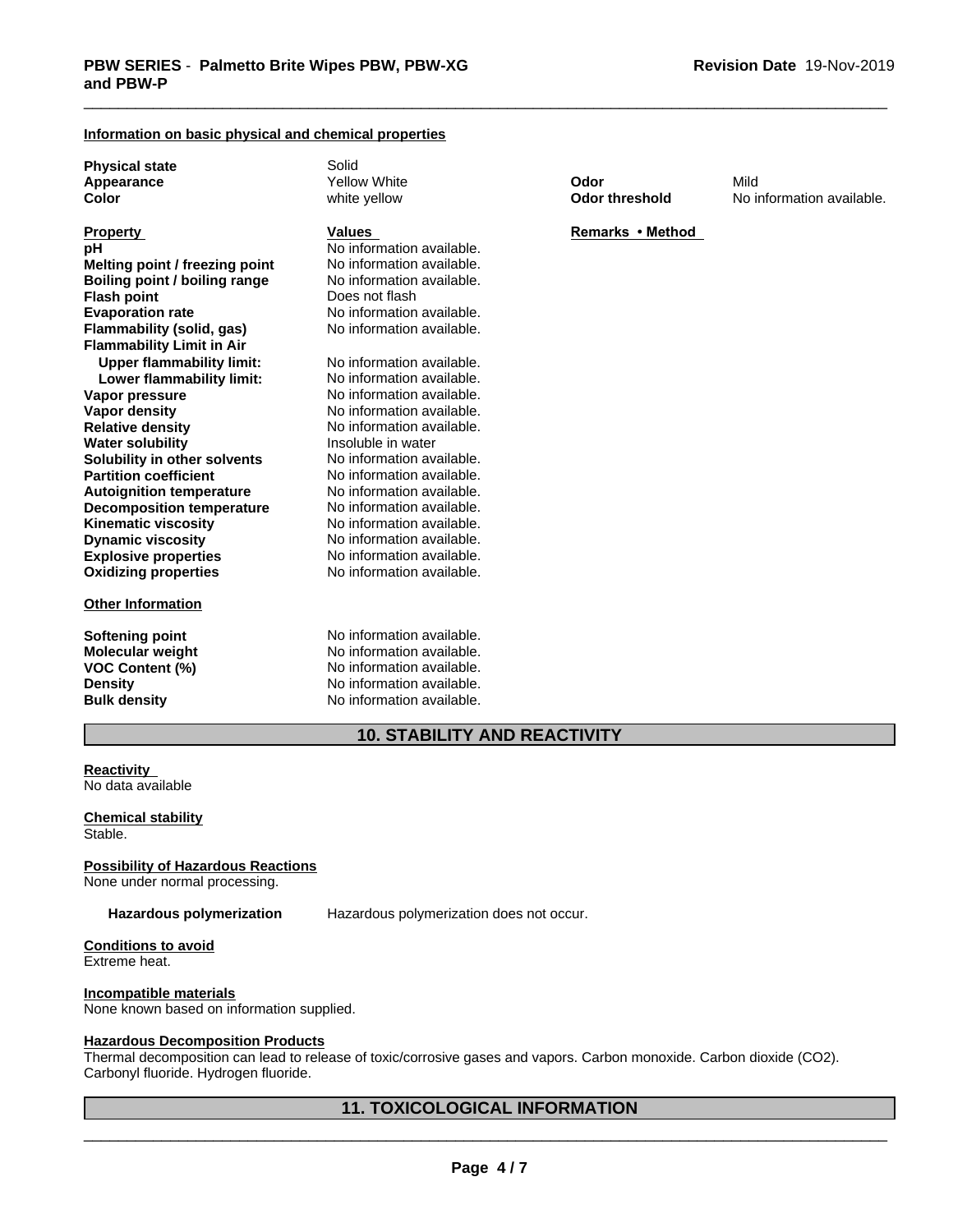| No information availble | Product does not present an acute toxicity hazard based on known or supplied information |
|-------------------------|------------------------------------------------------------------------------------------|
| <b>Inhalation</b>       | No known effect.                                                                         |
| Eye contact             | Dust may have irritant effect on eyes. Permanent damage is unlikely.                     |
| <b>Skin contact</b>     | Wash hands thoroughly after handling.                                                    |
| Ingestion               | No known effect.                                                                         |
|                         |                                                                                          |

### **Information on likely routes of exposure**

### **Information on toxicological effects**

**Symptoms** No information available.

### **Delayed and immediate effects as well as chronic effects from short and long-term exposure**

| <b>Sensitization</b>                    | No information available.<br>No information available. |             |            |             |
|-----------------------------------------|--------------------------------------------------------|-------------|------------|-------------|
| <b>Germ cell mutagenicity</b>           |                                                        |             |            |             |
| Carcinogenicity                         | No information available.                              |             |            |             |
| <b>Chemical Name</b>                    | <b>ACGIH</b>                                           | <b>IARC</b> | <b>NTP</b> | <b>OSHA</b> |
| Polytetrafluoroethylene<br>  9002-84-0  |                                                        | Group 3     |            |             |
| Glass, oxide, chemicals<br>  65997-17-3 |                                                        | Group 3     |            |             |
| <b>Reproductive toxicity</b>            | No information available.                              |             |            |             |
| <b>STOT - single exposure</b>           | No information available.                              |             |            |             |
| <b>STOT - repeated exposure</b>         | No information available.                              |             |            |             |
| <b>Aspiration hazard</b>                | No information available.                              |             |            |             |

### **Numerical measures of toxicity - No information availble**

### **12. ECOLOGICAL INFORMATION**

### **Ecotoxicity**

Aquatic toxicity is expected to be low due to insolubility in water

100% of the mixture consists of components(s) of unknown hazards to the aquatic environment

### **Persistence and degradability**

No information available.

#### **Bioaccumulation** No information available.

**Mobility** No information available.

**Other adverse effects** No information available.

### **13. DISPOSAL CONSIDERATIONS**

### **Waste treatment methods**

**Disposal of wastes** Disposal should be in accordance with applicable regional, national and local laws and regulations. This material, as supplied, is not a hazardous waste according to Federal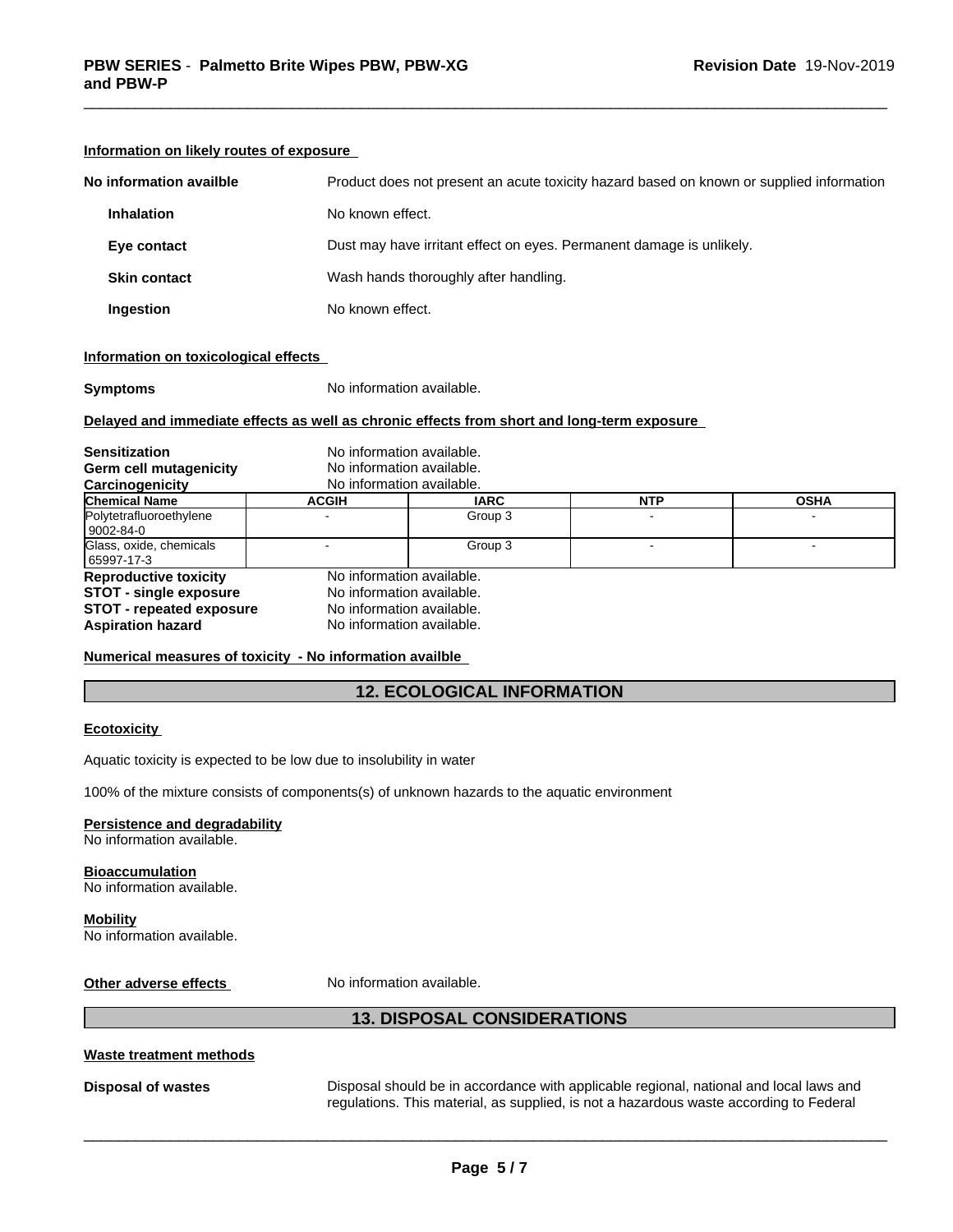regulations (40 CFR 261).

**Contaminated packaging Do not reuse container.** 

## **14. TRANSPORT INFORMATION**

**Note:** This material is not subject to regulation as a hazardous material for shipping

**DOT** Not regulated

| <b>IATA</b> | Not regulated |
|-------------|---------------|
| <b>IMDG</b> | Not regulated |

## **15. REGULATORY INFORMATION**

**. Product as supplied is RoHS compliant.**

### **International Inventories**

| <b>TSCA</b>          | Complies        |
|----------------------|-----------------|
| <b>DSL/NDSL</b>      | Complies        |
| <b>EINECS/ELINCS</b> | Does not comply |
| <b>ENCS</b>          | Complies        |
| <b>IECSC</b>         | Complies        |
| <b>KECL</b>          | Complies        |
| <b>PICCS</b>         | Complies        |
| <b>AICS</b>          | Complies        |

### **Legend:**

 **TSCA** - United States Toxic Substances Control Act Section 8(b) Inventory

 **DSL/NDSL** - Canadian Domestic Substances List/Non-Domestic Substances List

 **EINECS/ELINCS** - European Inventory of Existing Chemical Substances/European List of Notified Chemical Substances

 **ENCS** - Japan Existing and New Chemical Substances

 **IECSC** - China Inventory of Existing Chemical Substances

 **KECL** - Korean Existing and Evaluated Chemical Substances

 **PICCS** - Philippines Inventory of Chemicals and Chemical Substances

 **AICS** - Australian Inventory of Chemical Substances

### **US Federal Regulations**

### **SARA 313**

Section 313 of Title III of the Superfund Amendments and Reauthorization Act of 1986 (SARA). This product does not contain any chemicals which are subject to the reporting requirements of the Act and Title 40 of the Code of Federal Regulations, Part 372

### **SARA 311/312 Hazard Categories**

| Acute health hazard               | No. |  |
|-----------------------------------|-----|--|
| Chronic Health Hazard             | No. |  |
| Fire hazard                       | N٥  |  |
| Sudden release of pressure hazard | No. |  |
| <b>Reactive Hazard</b>            | N٥  |  |

### **CWA** (Clean Water Act)

This product does not contain any substances regulated as pollutants pursuant to the Clean Water Act (40 CFR 122.21 and 40